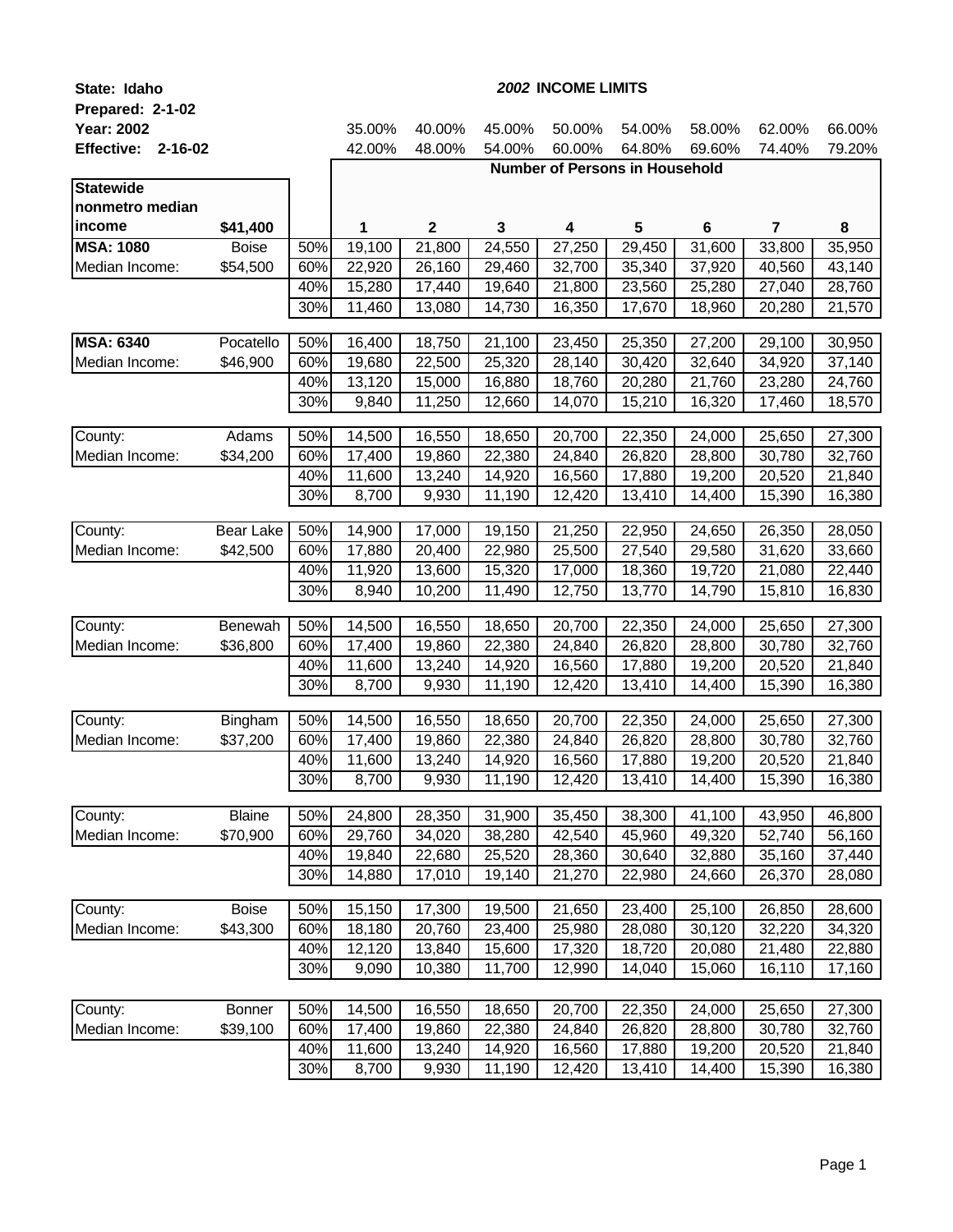| State: Idaho                                                                            |                   | 2002 INCOME LIMITS |        |              |        |                                       |        |        |        |        |
|-----------------------------------------------------------------------------------------|-------------------|--------------------|--------|--------------|--------|---------------------------------------|--------|--------|--------|--------|
| Prepared: 2-1-02                                                                        |                   |                    |        |              |        |                                       |        |        |        |        |
| <b>Year: 2002</b>                                                                       |                   |                    | 35.00% | 40.00%       | 45.00% | 50.00%                                | 54.00% | 58.00% | 62.00% | 66.00% |
| <b>Effective:</b><br>$2 - 16 - 02$                                                      |                   |                    | 42.00% | 48.00%       | 54.00% | 60.00%                                | 64.80% | 69.60% | 74.40% | 79.20% |
|                                                                                         |                   |                    |        |              |        | <b>Number of Persons in Household</b> |        |        |        |        |
| <b>Statewide</b>                                                                        |                   |                    |        |              |        |                                       |        |        |        |        |
| nonmetro median                                                                         |                   |                    |        |              |        |                                       |        |        |        |        |
| income                                                                                  | \$41,400          |                    | 1      | $\mathbf{2}$ | 3      | 4                                     | 5      | 6      | 7      | 8      |
| County:                                                                                 | <b>Bonneville</b> | 50%                | 17,700 | 20,200       | 22,750 | 25,250                                | 27,250 | 29,300 | 31,300 | 33,350 |
| Median Income:                                                                          | \$50,500          | 60%                | 21,240 | 24,240       | 27,300 | 30,300                                | 32,700 | 35,160 | 37,560 | 40,020 |
|                                                                                         |                   | 40%                | 14,160 | 16,160       | 18,200 | 20,200                                | 21,800 | 23,440 | 25,040 | 26,680 |
|                                                                                         |                   | 30%                | 10,620 | 12,120       | 13,650 | 15,150                                | 16,350 | 17,580 | 18,780 | 20,010 |
|                                                                                         |                   |                    |        |              |        |                                       |        |        |        |        |
| County:                                                                                 | Boundary          | 50%                | 14,500 | 16,550       | 18,650 | 20,700                                | 22,350 | 24,000 | 25,650 | 27,300 |
| Median Income:                                                                          | \$40,100          | 60%                | 17,400 | 19,860       | 22,380 | 24,840                                | 26,820 | 28,800 | 30,780 | 32,760 |
|                                                                                         |                   | 40%                | 11,600 | 13,240       | 14,920 | 16,560                                | 17,880 | 19,200 | 20,520 | 21,840 |
|                                                                                         |                   | 30%                | 8,700  | 9,930        | 11,190 | 12,420                                | 13,410 | 14,400 | 15,390 | 16,380 |
|                                                                                         |                   |                    |        |              |        |                                       |        |        |        |        |
| County:                                                                                 | <b>Butte</b>      | 50%                | 16,250 | 18,550       | 20,900 | 23,200                                | 25,050 | 26,900 | 28,750 | 30,600 |
| Median Income:                                                                          | \$46,400          | 60%                | 19,500 | 22,260       | 25,080 | 27,840                                | 30,060 | 32,280 | 34,500 | 36,720 |
|                                                                                         |                   | 40%                | 13,000 | 14,840       | 16,720 | 18,560                                | 20,040 | 21,520 | 23,000 | 24,480 |
|                                                                                         |                   | 30%                | 9,750  | 11,130       | 12,540 | 13,920                                | 15,030 | 16,140 | 17,250 | 18,360 |
|                                                                                         |                   |                    |        |              |        |                                       |        |        |        |        |
| County:                                                                                 | Camas             | 50%                | 14,500 | 16,550       | 18,650 | 20,700                                | 22,350 | 24,000 | 25,650 | 27,300 |
| Median Income:                                                                          | \$41,000          | 60%                | 17,400 | 19,860       | 22,380 | 24,840                                | 26,820 | 28,800 | 30,780 | 32,760 |
|                                                                                         |                   | 40%                | 11,600 | 13,240       | 14,920 | 16,560                                | 17,880 | 19,200 | 20,520 | 21,840 |
|                                                                                         |                   | 30%                | 8,700  | 9,930        | 11,190 | 12,420                                | 13,410 | 14,400 | 15,390 | 16,380 |
|                                                                                         |                   |                    |        |              |        |                                       |        |        |        |        |
| <b>County:</b>                                                                          | Ganyon            | 50%                | 14,500 | 16,550       | 18,650 | 20,700                                | 22,350 | 24,000 | 25,650 | 27,300 |
| <b>Median Income:</b>                                                                   | \$30,300          | 60%                | 17,400 | 19,850       | 22,350 | 24,850                                | 26,850 | 28,800 | 30,800 | 32,800 |
| NOTE: Canyon County is no longer calculated seperately. Use the Boise City MSA numbers. |                   |                    |        |              |        |                                       |        |        |        |        |

Canyon County is now considered a part of the Boise MSA for statistical purposes.

| County:        | Caribou  | 50% | 19.350 | 22,100 | 24,900 | 27.650 | 29,850 | 32.050 | 34.300 | 36,500 |
|----------------|----------|-----|--------|--------|--------|--------|--------|--------|--------|--------|
| Median Income: | \$55,300 | 60% | 23,220 | 26,520 | 29,880 | 33,180 | 35,820 | 38,460 | 41,160 | 43,800 |
|                |          | 40% | 15,480 | 17,680 | 19,920 | 22,120 | 23,880 | 25,640 | 27,440 | 29,200 |
|                |          | 30% | 11,610 | 13,260 | 14,940 | 16,590 | 17,910 | 19,230 | 20,580 | 21,900 |
|                |          |     |        |        |        |        |        |        |        |        |
| County:        | Cassia   | 50% | 14,500 | 16,550 | 18,650 | 20,700 | 22,350 | 24.000 | 25.650 | 27,300 |
| Median Income: | \$39,600 | 60% | 17.400 | 19,860 | 22,380 | 24,840 | 26,820 | 28,800 | 30,780 | 32,760 |
|                |          | 40% | 11,600 | 13,240 | 14,920 | 16,560 | 17,880 | 19,200 | 20,520 | 21,840 |
|                |          | 30% | 8,700  | 9,930  | 11,190 | 12,420 | 13,410 | 14,400 | 15,390 | 16,380 |
|                |          |     |        |        |        |        |        |        |        |        |
| County:        | Clark    | 50% | 15,750 | 18,000 | 20,250 | 22,500 | 24,300 | 26,100 | 27,900 | 29,700 |
| Median Income: | \$45,000 | 60% | 18,900 | 21,600 | 24,300 | 27,000 | 29,160 | 31,320 | 33,480 | 35,640 |
|                |          | 40% | 12.600 | 14.400 | 16,200 | 18,000 | 19.440 | 20,880 | 22.320 | 23,760 |
|                |          | 30% | 9,450  | 10.800 | 12.150 | 13.500 | 14.580 | 15.660 | 16.740 | 17,820 |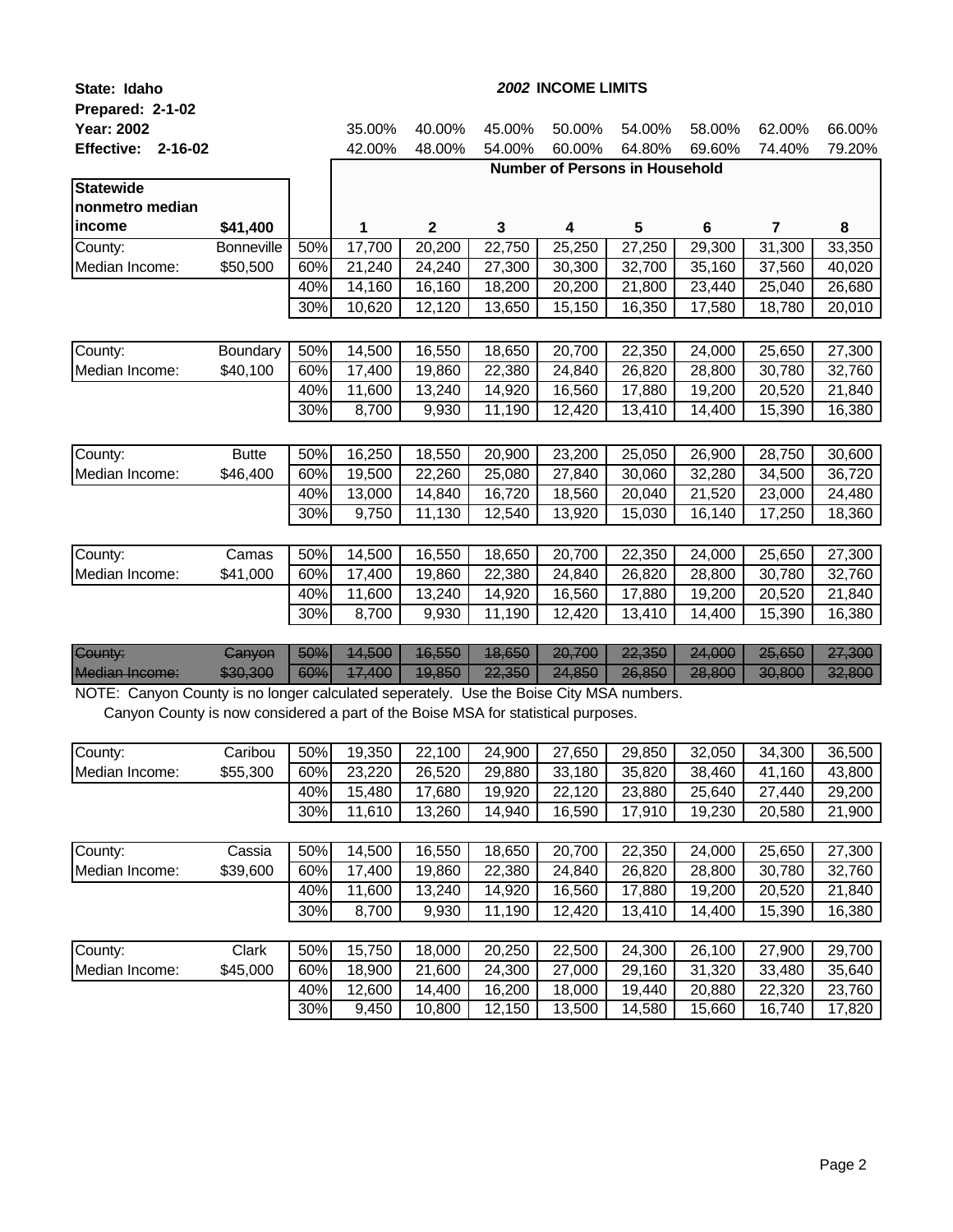| State: Idaho              |                    | 2002 INCOME LIMITS |                  |                  |                  |                  |                                       |                  |                         |                  |
|---------------------------|--------------------|--------------------|------------------|------------------|------------------|------------------|---------------------------------------|------------------|-------------------------|------------------|
| Prepared: 2-1-02          |                    |                    |                  |                  |                  |                  |                                       |                  |                         |                  |
| <b>Year: 2002</b>         |                    |                    | 35.00%           | 40.00%           | 45.00%           | 50.00%           | 54.00%                                | 58.00%           | 62.00%                  | 66.00%           |
| <b>Effective: 2-16-02</b> |                    |                    | 42.00%           | 48.00%           | 54.00%           | 60.00%           | 64.80%                                | 69.60%           | 74.40%                  | 79.20%           |
|                           |                    |                    |                  |                  |                  |                  | <b>Number of Persons in Household</b> |                  |                         |                  |
| <b>Statewide</b>          |                    |                    |                  |                  |                  |                  |                                       |                  |                         |                  |
| nonmetro median           |                    |                    |                  |                  |                  |                  |                                       |                  |                         |                  |
| income                    | \$41,400           |                    | 1                | $\mathbf{2}$     | 3                | 4                | 5                                     | $\bf 6$          | $\overline{\mathbf{r}}$ | 8                |
| County:                   | Clearwater         | 50%                | 14,500           | 16,550           | 18,650           | 20,700           | 22,350                                | 24,000           | 25,650                  | 27,300           |
| Median Income:            | \$39,700           | 60%                | 17,400           | 19,860           | 22,380           | 24,840           | 26,820                                | 28,800           | 30,780                  | 32,760           |
|                           |                    | 40%                | 11,600           | 13,240           | 14,920           | 16,560           | 17,880                                | 19,200           | 20,520                  | 21,840           |
|                           |                    | 30%                | 8,700            | 9,930            | 11,190           | 12,420           | 13,410                                | 14,400           | 15,390                  | 16,380           |
| County:                   |                    |                    |                  |                  |                  |                  |                                       |                  |                         |                  |
| Median Income:            | Custer<br>\$35,300 | 50%<br>60%         | 14,500<br>17,400 | 16,550<br>19,860 | 18,650<br>22,380 | 20,700<br>24,840 | 22,350<br>26,820                      | 24,000<br>28,800 | 25,650<br>30,780        | 27,300<br>32,760 |
|                           |                    | 40%                | 11,600           | 13,240           | 14,920           | 16,560           | 17,880                                | 19,200           | 20,520                  | 21,840           |
|                           |                    | 30%                | 8,700            | 9,930            | 11,190           | 12,420           | 13,410                                | 14,400           | 15,390                  | 16,380           |
|                           |                    |                    |                  |                  |                  |                  |                                       |                  |                         |                  |
| County:                   | Elmore             | 50%                | 14,500           | 16,550           | 18,650           | 20,700           | 22,350                                | 24,000           | 25,650                  | 27,300           |
| Median Income:            | \$38,600           | 60%                | 17,400           | 19,860           | 22,380           | 24,840           | 26,820                                | 28,800           | 30,780                  | 32,760           |
|                           |                    | 40%                | 11,600           | 13,240           | 14,920           | 16,560           | 17,880                                | 19,200           | 20,520                  | 21,840           |
|                           |                    | 30%                | 8,700            | 9,930            | 11,190           | 12,420           | 13,410                                | 14,400           | 15,390                  | 16,380           |
|                           |                    |                    |                  |                  |                  |                  |                                       |                  |                         |                  |
| County:                   | Franklin           | 50%                | 15,450           | 17,700           | 19,900           | 22,100           | 23,850                                | 25,650           | 27,400                  | 29,150           |
| Median Income:            | \$44,200           | 60%                | 18,540           | 21,240           | 23,880           | 26,520           | 28,620                                | 30,780           | 32,880                  | 34,980           |
|                           |                    | 40%                | 12,360           | 14,160           | 15,920           | 17,680           | 19,080                                | 20,520           | 21,920                  | 23,320           |
|                           |                    | 30%                | 9,270            | 10,620           | 11,940           | 13,260           | 14,310                                | 15,390           | 16,440                  | 17,490           |
|                           |                    |                    |                  |                  |                  |                  |                                       |                  |                         |                  |
| County:                   | Fremont            | 50%                | 14,500           | 16,550           | 18,650           | 20,700           | 22,350                                | 24,000           | 25,650                  | 27,300           |
| Median Income:            | \$39,200           | 60%                | 17,400           | 19,860           | 22,380           | 24,840           | 26,820                                | 28,800           | 30,780                  | 32,760           |
|                           |                    | 40%                | 11,600           | 13,240           | 14,920           | 16,560           | 17,880                                | 19,200           | 20,520                  | 21,840           |
|                           |                    | 30%                | 8,700            | 9,930            | 11,190           | 12,420           | 13,410                                | 14,400           | 15,390                  | 16,380           |
| County:                   | Gem                | 50%                | 14,500           | 16,550           | 18,650           | 20,700           | 22,350                                | 24,000           | 25,650                  | 27,300           |
| Median Income:            | \$40,200           | 60%                | 17,400           | 19,860           | 22,380           | 24,840           | 26,820                                | 28,800           | 30,780                  | 32,760           |
|                           |                    | 40%                | 11,600           | 13,240           | 14,920           | 16,560           | 17,880                                | 19,200           | 20,520                  | 21,840           |
|                           |                    | 30%                | 8,700            | 9,930            | 11,190           | 12,420           | 13,410                                | 14,400           | 15,390                  | 16,380           |
|                           |                    |                    |                  |                  |                  |                  |                                       |                  |                         |                  |
| County:                   | Gooding            | 50%                | 14,500           | 16,550           | 18,650           | 20,700           | 22,350                                | 24,000           | 25,650                  | 27,300           |
| Median Income:            | \$36,100           | 60%                | 17,400           | 19,860           | 22,380           | 24,840           | 26,820                                | 28,800           | 30,780                  | 32,760           |
|                           |                    | 40%                | 11,600           | 13,240           | 14,920           | 16,560           | 17,880                                | 19,200           | 20,520                  | 21,840           |
|                           |                    | 30%                | 8,700            | 9,930            | 11,190           | 12,420           | 13,410                                | 14,400           | 15,390                  | 16,380           |
|                           |                    |                    |                  |                  |                  |                  |                                       |                  |                         |                  |
| County:                   | Idaho              | 50%                | 14,500           | 16,550           | 18,650           | 20,700           | 22,350                                | 24,000           | 25,650                  | 27,300           |
| Median Income:            | \$39,000           | 60%                | 17,400           | 19,860           | 22,380           | 24,840           | 26,820                                | 28,800           | 30,780                  | 32,760           |
|                           |                    | 40%<br>30%         | 11,600           | 13,240           | 14,920           | 16,560           | 17,880                                | 19,200           | 20,520                  | 21,840           |
|                           |                    |                    | 8,700            | 9,930            | 11,190           | 12,420           | 13,410                                | 14,400           | 15,390                  | 16,380           |
| County:                   | Jefferson          | 50%                | 14,700           | 16,800           | 18,900           | 21,000           | 22,700                                | 24,350           | 26,050                  | 27,700           |
| Median Income:            | \$42,000           | 60%                | 17,640           | 20,160           | 22,680           | 25,200           | 27,240                                | 29,220           | 31,260                  | 33,240           |
|                           |                    | 40%                | 11,760           | 13,440           | 15,120           | 16,800           | 18,160                                | 19,480           | 20,840                  | 22,160           |
|                           |                    | 30%                | 8,820            | 10,080           | 11,340           | 12,600           | 13,620                                | 14,610           | 15,630                  | 16,620           |
|                           |                    |                    |                  |                  |                  |                  |                                       |                  |                         |                  |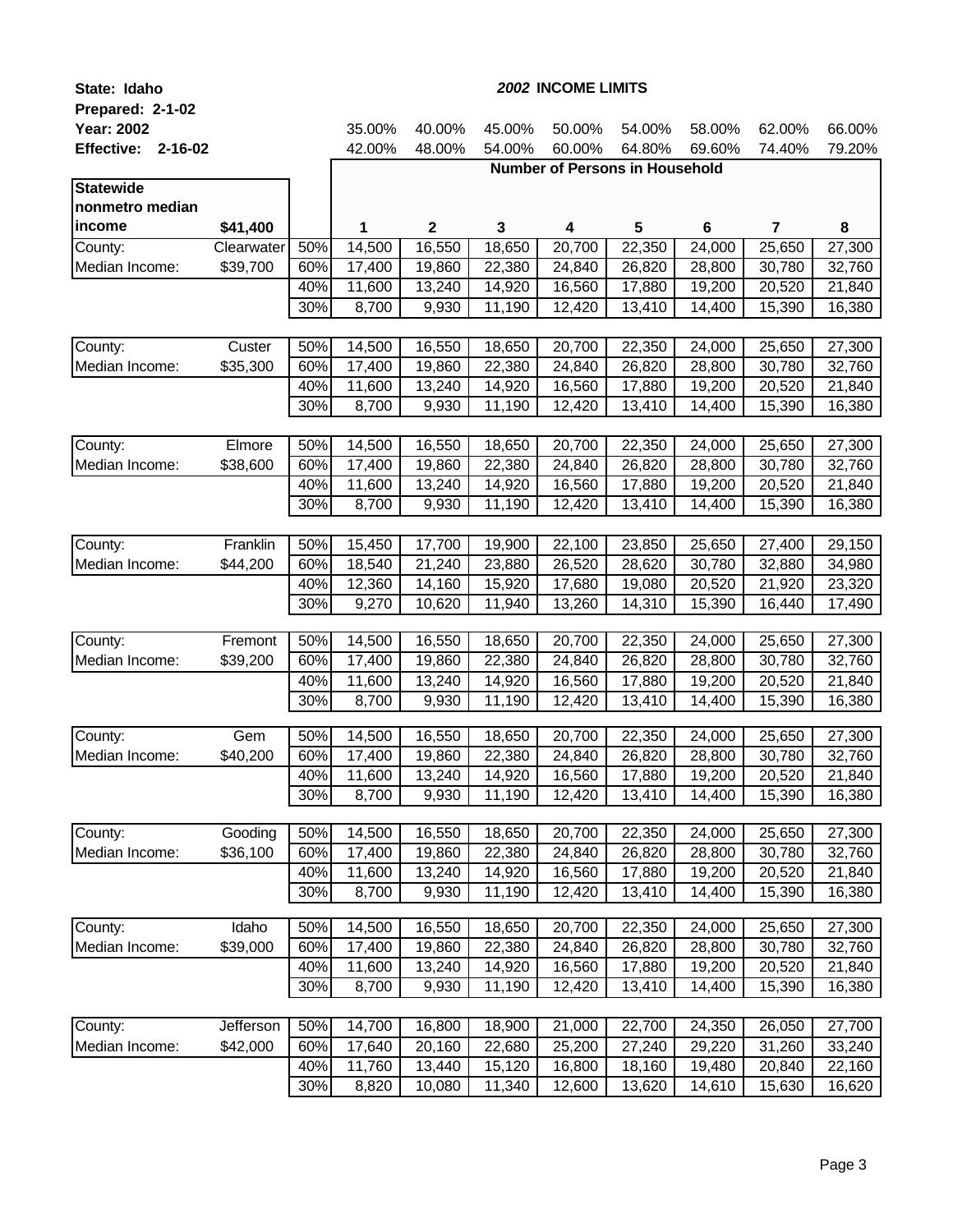| State: Idaho              |           | 2002 INCOME LIMITS |        |             |        |        |                                       |                  |                          |                  |  |
|---------------------------|-----------|--------------------|--------|-------------|--------|--------|---------------------------------------|------------------|--------------------------|------------------|--|
| Prepared: 2-1-02          |           |                    |        |             |        |        |                                       |                  |                          |                  |  |
| <b>Year: 2002</b>         |           |                    | 35.00% | 40.00%      | 45.00% | 50.00% | 54.00%                                | 58.00%           | 62.00%                   | 66.00%           |  |
| <b>Effective: 2-16-02</b> |           |                    | 42.00% | 48.00%      | 54.00% | 60.00% | 64.80%                                | 69.60%           | 74.40%                   | 79.20%           |  |
|                           |           |                    |        |             |        |        | <b>Number of Persons in Household</b> |                  |                          |                  |  |
| <b>Statewide</b>          |           |                    |        |             |        |        |                                       |                  |                          |                  |  |
| nonmetro median           |           |                    |        |             |        |        |                                       |                  |                          |                  |  |
| income                    | \$41,400  |                    | 1      | $\mathbf 2$ | 3      | 4      | 5                                     | 6                | $\overline{\phantom{a}}$ | 8                |  |
|                           |           |                    |        |             |        |        |                                       |                  |                          |                  |  |
| County:                   | Jerome    | 50%                | 14,500 | 16,550      | 18,650 | 20,700 | 22,350                                | 24,000           | 25,650                   | 27,300<br>32,760 |  |
| Median Income:            | \$39,600  | 60%<br>40%         | 17,400 | 19,860      | 22,380 | 24,840 | 26,820<br>17,880                      | 28,800<br>19,200 | 30,780                   |                  |  |
|                           |           | 30%                | 11,600 | 13,240      | 14,920 | 16,560 |                                       |                  | 20,520                   | 21,840           |  |
|                           |           |                    | 8,700  | 9,930       | 11,190 | 12,420 | 13,410                                | 14,400           | 15,390                   | 16,380           |  |
| County:                   | Kootenai  | 50%                | 16,450 | 18,800      | 21,150 | 23,500 | 25,400                                | 27,250           | 29,150                   | 31,000           |  |
| Median Income:            | \$47,000  | 60%                | 19,740 | 22,560      | 25,380 | 28,200 | 30,480                                | 32,700           | 34,980                   | 37,200           |  |
|                           |           | 40%                | 13,160 | 15,040      | 16,920 | 18,800 | 20,320                                | 21,800           | 23,320                   | 24,800           |  |
|                           |           | 30%                | 9,870  | 11,280      | 12,690 | 14,100 | 15,240                                | 16,350           | 17,490                   | 18,600           |  |
|                           |           |                    |        |             |        |        |                                       |                  |                          |                  |  |
| County:                   | Latah     | 50%                | 17,250 | 19,700      | 22,200 | 24,650 | 26,600                                | 28,600           | 30,550                   | 32,550           |  |
| Median Income:            | \$49,300  | 60%                | 20,700 | 23,640      | 26,640 | 29,580 | 31,920                                | 34,320           | 36,660                   | 39,060           |  |
|                           |           | 40%                | 13,800 | 15,760      | 17,760 | 19,720 | 21,280                                | 22,880           | 24,440                   | 26,040           |  |
|                           |           | 30%                | 10,350 | 11,820      | 13,320 | 14,790 | 15,960                                | 17,160           | 18,330                   | 19,530           |  |
|                           |           |                    |        |             |        |        |                                       |                  |                          |                  |  |
| County:                   | Lemhi     | 50%                | 14,500 | 16,550      | 18,650 | 20,700 | 22,350                                | 24,000           | 25,650                   | 27,300           |  |
| Median Income:            | \$38,900  | 60%                | 17,400 | 19,860      | 22,380 | 24,840 | 26,820                                | 28,800           | 30,780                   | 32,760           |  |
|                           |           | 40%<br>30%         | 11,600 | 13,240      | 14,920 | 16,560 | 17,880                                | 19,200           | 20,520                   | 21,840           |  |
|                           |           |                    | 8,700  | 9,930       | 11,190 | 12,420 | 13,410                                | 14,400           | 15,390                   | 16,380           |  |
| County:                   | Lewis     | 50%                | 14,500 | 16,550      | 18,650 | 20,700 | 22,350                                | 24,000           | 25,650                   | 27,300           |  |
| Median Income:            | \$32,900  | 60%                | 17,400 | 19,860      | 22,380 | 24,840 | 26,820                                | 28,800           | 30,780                   | 32,760           |  |
|                           |           | 40%                | 11,600 | 13,240      | 14,920 | 16,560 | 17,880                                | 19,200           | 20,520                   | 21,840           |  |
|                           |           | 30%                | 8,700  | 9,930       | 11,190 | 12,420 | 13,410                                | 14,400           | 15,390                   | 16,380           |  |
|                           |           |                    |        |             |        |        |                                       |                  |                          |                  |  |
| County:                   | Lincoln   | 50%                | 14,500 | 16,550      | 18,650 | 20,700 | 22,350                                | 24,000           | 25,650                   | 27,300           |  |
| Median Income:            | \$35,900  | 60%                | 17,400 | 19,860      | 22,380 | 24,840 | 26,820                                | 28,800           | 30,780                   | 32,760           |  |
|                           |           | 40%                | 11,600 | 13,240      | 14,920 | 16,560 | 17,880                                | 19,200           | 20,520                   | 21,840           |  |
|                           |           | 30%                | 8,700  | 9,930       | 11,190 | 12,420 | 13,410                                | 14,400           | 15,390                   | 16,380           |  |
|                           |           |                    |        |             |        |        |                                       |                  |                          |                  |  |
| County:                   | Madison   | 50%                | 14,500 | 16,550      | 18,650 | 20,700 | 22,350                                | 24,000           | 25,650                   | 27,300           |  |
| Median Income:            | \$36,600  | 60%                | 17,400 | 19,860      | 22,380 | 24,840 | 26,820                                | 28,800           | 30,780                   | 32,760           |  |
|                           |           | 40%                | 11,600 | 13,240      | 14,920 | 16,560 | 17,880                                | 19,200           | 20,520                   | 21,840           |  |
|                           |           | 30%                | 8,700  | 9,930       | 11,190 | 12,420 | 13,410                                | 14,400           | 15,390                   | 16,380           |  |
| County:                   | Minidoka  | 50%                | 14,500 | 16,550      | 18,650 | 20,700 | 22,350                                | 24,000           | 25,650                   | 27,300           |  |
| Median Income:            | \$39,600  | 60%                | 17,400 | 19,860      | 22,380 | 24,840 | 26,820                                | 28,800           | 30,780                   | 32,760           |  |
|                           |           | 40%                | 11,600 | 13,240      | 14,920 | 16,560 | 17,880                                | 19,200           | 20,520                   | 21,840           |  |
|                           |           | 30%                | 8,700  | 9,930       | 11,190 | 12,420 | 13,410                                | 14,400           | 15,390                   | 16,380           |  |
|                           |           |                    |        |             |        |        |                                       |                  |                          |                  |  |
| County:                   | Nez Perce | 50%                | 16,400 | 18,750      | 21,100 | 23,450 | 25,350                                | 27,200           | 29,100                   | 30,950           |  |
| Median Income:            | \$46,900  | 60%                | 19,680 | 22,500      | 25,320 | 28,140 | 30,420                                | 32,640           | 34,920                   | 37,140           |  |
|                           |           | 40%                | 13,120 | 15,000      | 16,880 | 18,760 | 20,280                                | 21,760           | 23,280                   | 24,760           |  |
|                           |           | 30%                | 9,840  | 11,250      | 12,660 | 14,070 | 15,210                                | 16,320           | 17,460                   | 18,570           |  |